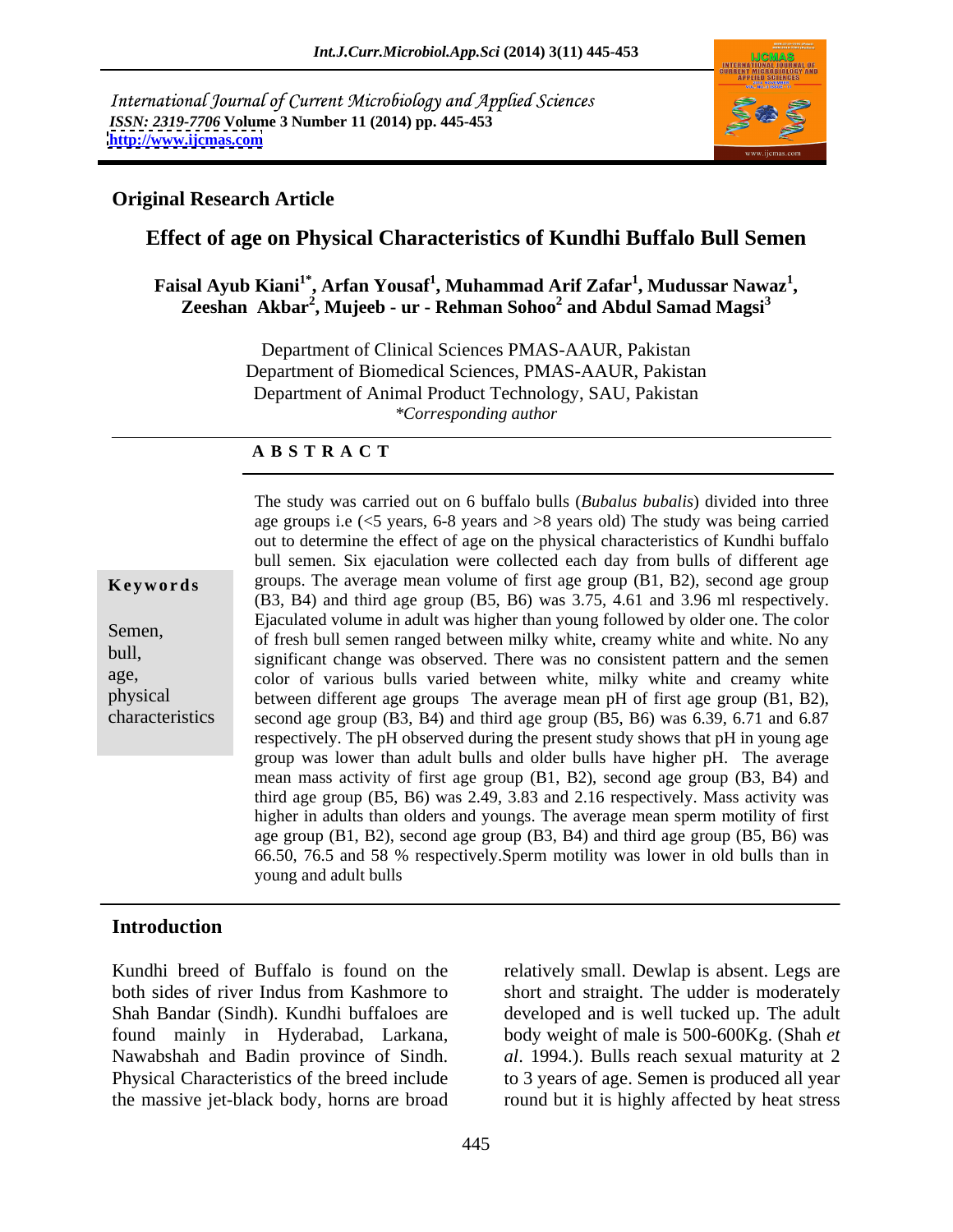and low quality feed. The buffalo bull seems to be most fertile in spring when the volume high. The survival rate of the sperms is also much higher in spring than other seasons of the year. Corresponding values are lowest in In view of the significance of semen quality summer season. Heat stress may have a in reproduction, the study carried out to

Semen is a fluid produced by male which carries the sperm to the female often resulting in pregnancy (Wikipedia, 2009). Semen is a whitish fluid containing water The study was carried out during the year and small amount of salt, protein and 2013 to evaluate the effect of age on fructose sugar. It is itself harmless on skin or physical characteristics of Kundhi buffalo when solid (Dean, 2006). Semen is secreted bull semen. Six bulls were being selected by the gonads (sexual glands) and other and tagged at the Department Of Animal sexual organs of male or hermaphroditic Reproduction Faculty Of Animal Husbandry animals for fertilization of female ova. The And Veterinary Sciences. Bulls were process of discharge is called ejaculation. Sperms are produced in the testicles, and in each age group. The first age group was most of the fluid in the prostrate. At the time less than 5 years (B1, B2), second age group male orgasm semen is ejected from the was 6-8 years (B3, B4) and third age group penis. In another definition semen is a was more than 8 years (B5,B6). Three viscous whitish secretion of the male ejaculations were being collected from each reproductive organs, containing spermatozoa bull. Semen was being collected from each and consisting of secretion of the testis, bull twice a week. Before collection of seminal vesicles, prostrate and bulbourethral semen, sterilization of all glasswares and gland also called seminal fluid (Salmon and Foxhall, 1998).

Semen quality is examined to access its ability to accomplish fertilization. It is the sperm in the semen that are of importance vagina. During this procedure all and therefore semen quality involves both per ejaculation. Semen quality in bull sires

Although buffalo bulls breed the year round, ages. Saeed (1988), reported the best quality semen at 3-4 years of age. He concluded that

of ejaculate and the sperm concentration is parameters do exist even in the same age in age of the bull affect semen characteristics but that variations in these different localities.

negative effect on libido. determine the quality of semen as affected by age in Kundhi buffalo bulls.

# **Materials and Methods**

divided into three age groups with two bulls other materials was done.

## **Semen collection**

sperm quantity and sperm quality. The avoid contamination of samples. The semen volume of bull semen ranges from 2 - 8 ml was collected early in the morning just also reflects the degree of normality of the the time of preparation was maintained function of their testes, ducti epididymides around 50ºC to 52ºC. At the time of and genital tract (Barth and Waldner, 2002). collection it was ranged from 42°C -45 °C. conflicting reports have been published bulls were sexually stimulated by providing about semen quality and volume at different two false mounts and five to ten minutes Bull semen was collected by artificial vagina. During this procedure all precautions were under consideration to before sunrise. The temperature of the AV at Before each collection the temperature of AV was recorded with thermometer. The sexual restraint.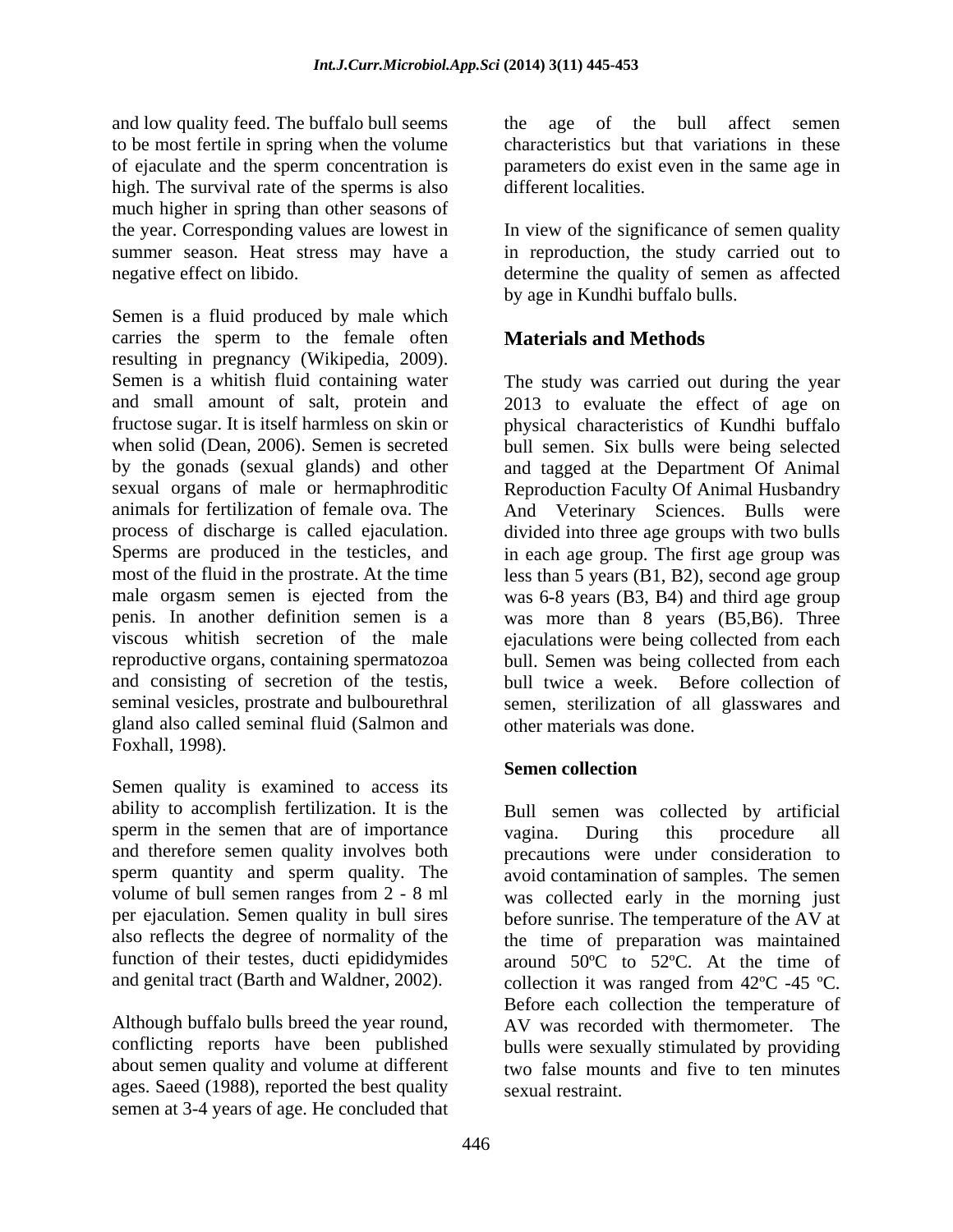The semen samples collected were  $+++=$  upto 60% semen showing progressive transferred to water bath whose temperature was already maintained at  $37^{\circ}$ C. During this  $+++=$  upto  $80\%$  semen showing as volume, color, pH, mass activity and sperm motility was determined.  $+++++=$ upto 100% semen showing

Each ejaculate was analyzed for following parameters:  $\blacksquare$ 

- 1. Ejaculated Volume Sperm motility
- 2. Color
- 
- 
- 

The volume of the semen ejaculated was measured by graduated collecting tube and **Results and Discussion** recorded in ml. recorded in ml.

The color of the semen was determined by examination through naked eye as creamy,

### **pH**

The pH was determined by pH meter.

### **Mass activity**

Mass activity was evaluated by placing a drop of fresh semen on glass slide and without using cover slip, this slide was observed under a compound microscope at 100 X magnification. The grade of mass activity was recorded. Grading rules were as  $\mathbf{p}$ H follows:

 $+=$  upto 20% semen showing progressive motion and the contract of the contract of the contract of the contract of the contract of the contract of the contract of the contract of the contract of the contract of the contract of the contract of the contract of the

**Evaluation of Semen Evaluation of Semen hermic state**  $++=$  upto 40% semen showing progressive motion with slow wave

> $++=$  upto 60% semen showing progressive motion with wave more intense

process semen physical characteristics such progressive motion with rapid wave waking ++++= upto 80% semen showing eddies

> +++++=upto 100% semen showing progressive motion with highly rapid wave waking eddies

### **Sperm motility**

3. pH The motility was expressed in percentage of 4. Mass activity sperms moving in forward direction. A drop 5. Sperm motility of diluted semen was placed on glass slide **Volume** examined under microscope at and using cover slip the semen was examined under microscope at magnification 400 X

### **Results and Discussion**

**Color** bulls was obtained on various dates in a premilky & milky white. **for** five collections averaged 3.75, 4.61 Fresh semen volume of six Kundhi buffalo warmed collection tube to study the effect of age on the quantity of ejaculation. The mean ejaculated volume of group 1, 2 and 3 and3.96 ml and respectively.

## **Volume**

### **Color**

The fresh semen of Kundhi buffalo bulls was also studied for color. There was no consistent pattern and the semen color of various bulls varied between white, milky white and creamy white.

### **pH**

0=No mass activity pH of different age groups in ascending The data in table-4 suggests that the average order as 6.39, 6.71, 6.87 respectively.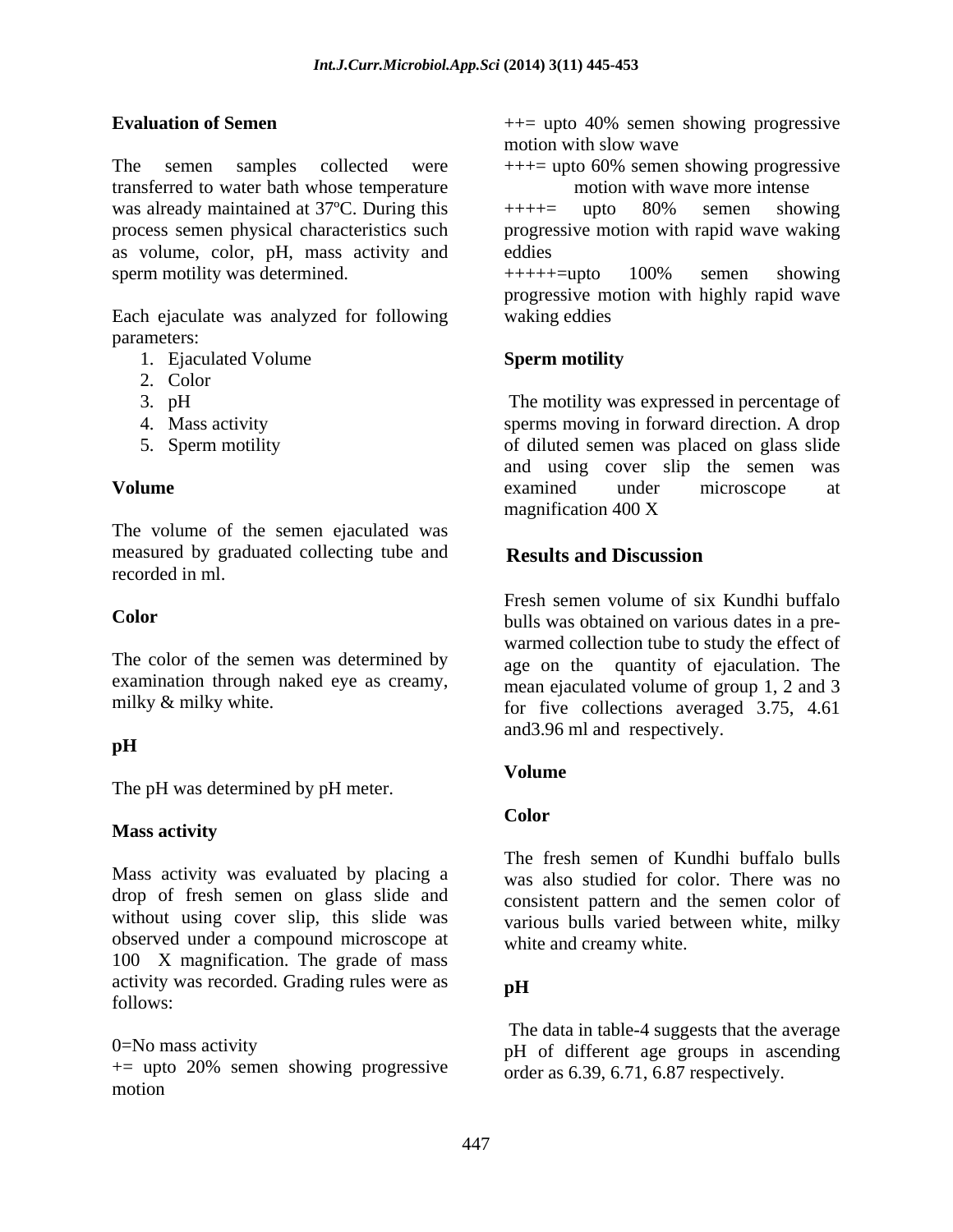The mass activity of sperms is considered as viability characteristic and is determined the semen colorof various bulls varied through microscope by low magnification. between white, milky white and creamy The results (Table-5) showed that on the white between different age groups. During basis of swirling movement, all the fresh present investigations the milky white color semen sample showed ++ to ++++ mass activity. For statistical interpretation and bulls same as in Swamp buffalo it was milky deriving averages, these were given white (Janinuddin *et al*., 1992). Buffalo numerical values. The mean numerical value semen generally varies form a milky white for mass activity of the sperm collected in to creamy color, with a slight tinge of blue June, 2013 was 2.49, 3.83 and 2.16 respectively. The concentration of spermatozoa, health

## **Sperm motility**

The sperm motility predicts the fertilizing

Present investigation was therefore, carried lower pH in the adult bulls. ranges from 6.9

Present study showed that the ejaculated volume of  $1^{st}$ ,  $2^{nd}$  and  $3^{rd}$  age group was and  $3<sup>rd</sup>$  age group was rd ago group was age group was 3.75, 4.61 and 3.96 respectively. These results are supported by Javed *et al* (2000) and Younis (1996) who reported that

**Mass activity**  was recorded as white to creamy white which was similar as recorded by (Brohi, 1993). There was no consistent pattern and of the semen was dominant among all the (Vale, 1997). It depends on variations in concentration of spermatozoa, health feeding and environmental conditions.

# **pH**

capacity of bull spermatozoa. The results The semen pH in the present study of  $1<sup>st</sup>$ ,  $2<sup>nd</sup>$ (Table-6) showed that motility of fresh and  $3<sup>rd</sup>$  age group was 6.39, 6.71 and 6.87 sperm obtained from three age groups in respectively. The pH observed during the June, 2013 was 66.5%, 76.5 and 58.5% present study shows that pH in young age respectively. group was lower than adults bulls and older Studies have shown that age has significant bulls have higher pH. The results was close effect on various semen characteristics. to Younis (1996), who reported relatively to study the effect of age on physical - 7.0. While Anderson, (2005) reported pH characteristics of Kundhi buffalo bull in the range 6.73± 0.02 which is close to semen. present study. However, pH recorded during **Volume** discrepancy might have been due to age of st  $\gamma$ nd  $, 2<sup>nd</sup>$ nd present study shows that pH in young age lower pH in the adult bulls. ranges from 6.9 the present study for the same breed. The the bull. None of the pH was in the range of lethal level for the sperm cells.

## **Mass activity**

ejaculated volume in adult is higher than was recorded as 2.49 ,3.83 & 2.16 for three young followed by older one. Variation in age groups ,that resembles to the results of semen volume may be due to differences in Zubair (2005), Barth and OKo (1989). genetics, reproductive health status of bulls, Younis *et al* (1996) reported mass activity nutrition and age of the bulls. (Nazir, 1988) higher in adults than olders .the higher mass **Color Color Color Color Color Color Color Color Color Color Color Color Color Color Color Color Color Color Color Color Color Color Color Color Color Color Color Color** from current study because mass activity<br>The color of the Kundhi buffalo bull semen depends upon season and age of the bulls. While studying the sperm mass activity, it activity may be due to high sperm from current study because mass activity depends upon season and age of the bulls.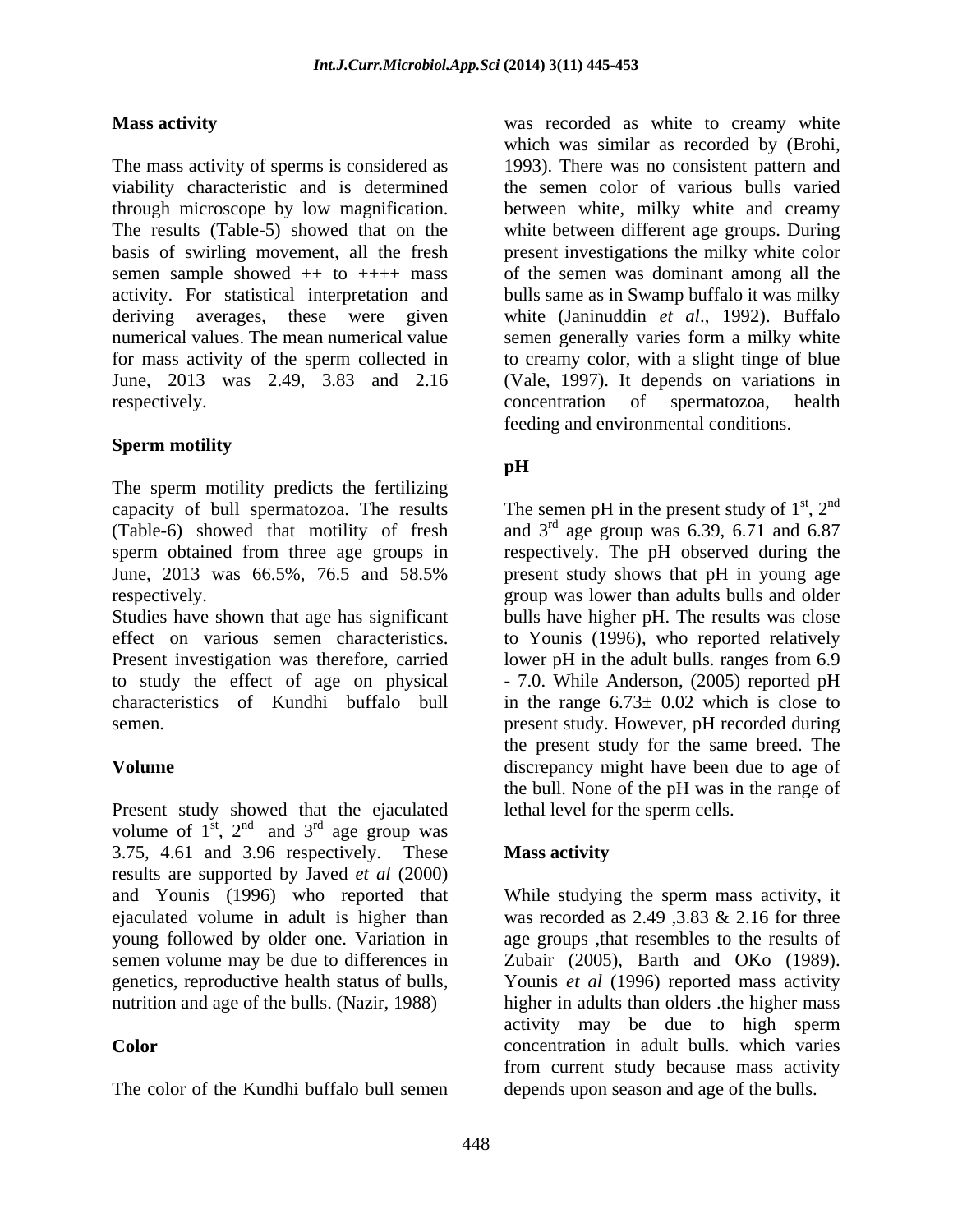|              |                                           |                    | <b>Scrotal</b>      |                  |
|--------------|-------------------------------------------|--------------------|---------------------|------------------|
| S.No         | Age (years)                               | Bull no.           | circumference       | Avg.             |
|              |                                           |                    | (cm)                | Mean±SE          |
|              | $\sim$ $\sim$                             |                    | $\bigcap$ $\bigcap$ |                  |
|              | −                                         | $\mathbf{D}$<br>ມ∠ |                     | $26.05 \pm 1.85$ |
|              |                                           | B <sub>3</sub>     | $\boxed{28.9}$      |                  |
|              | $\sim$ $\sim$<br>$\overline{\phantom{a}}$ | $B^2$              | 29.7                | $29.30\pm0.40$   |
|              | 8.25                                      | B <sub>5</sub>     | 00a<br>28.3         |                  |
|              |                                           | B <sub>6</sub>     | 27.8                | $28.05 \pm 0.25$ |
| Overall Mean |                                           |                    | 27.8                |                  |

**Table-1** Mean Scrotal Circumference (cm) of Kundhi buffalo bulls in different age groups

## **Table-2** Mean Ejaculated Volume (ml) of Kundhi Buffalo Bull Semen of different age groups

| Age<br><b>Groups</b>  | Bull no.            | Volume (ml) |                     |      | <b>Mean</b>   | Avg.<br><b>Mean</b> ±SE |
|-----------------------|---------------------|-------------|---------------------|------|---------------|-------------------------|
| <b>Bull-1,2</b>       | B1                  |             | 3.7                 | 3.5  | 3.67          |                         |
| $(<5 \text{ years})$  | — ப <i>ட</i>        |             | $\sim$ $\sim$       | 3.9  | 202<br>.C.    | $3.75 \pm 0.08$         |
| <b>Bull-3,4</b>       | $\mathbf{D}$<br>DJ. |             | 4.5                 | 4.8  | 4.53          |                         |
| $(6-8 \text{ years})$ |                     |             | $\vert 4.4 \rangle$ | 5.0  | 4.70          | $4.61 \pm 0.08$         |
| <b>Bull 5,6</b>       | B <sub>5</sub>      |             | 14.O                | 13.5 | $4.0^{\circ}$ |                         |
| $($ >8 years $)$      | $\mathbf{r}$        | 4.0         | $\vert 4.$          | 3.6  | 3.90          | $3.96 \pm 0.06$         |

**Table-3** Semen color of Kundhi buffalo bull semen in different age groups.

| Age                   | Bull no.       | <b>Color</b> |              |              |
|-----------------------|----------------|--------------|--------------|--------------|
| <b>Groups</b>         |                |              |              |              |
| $\vert$ Bull-1,2      | B1             | White        | Milky White  | White        |
| $\sim$ (<5 years)     | B2             | Milky white  | Milky white  | White        |
| <b>Bull-3,4</b>       | <b>B</b> 3     | Milky white  | Milky white  | Creamy white |
| $(6-8 \text{ years})$ |                |              |              |              |
|                       | <b>B</b> 4     | Creamy white | Milky white  | Milky white  |
| <b>Bull 5,6</b>       | <b>B5</b>      | Milky white  | Creamy white | Creamy white |
| $( >8$ years)         | B <sub>6</sub> | Creamy white | Milky white  | Creamy white |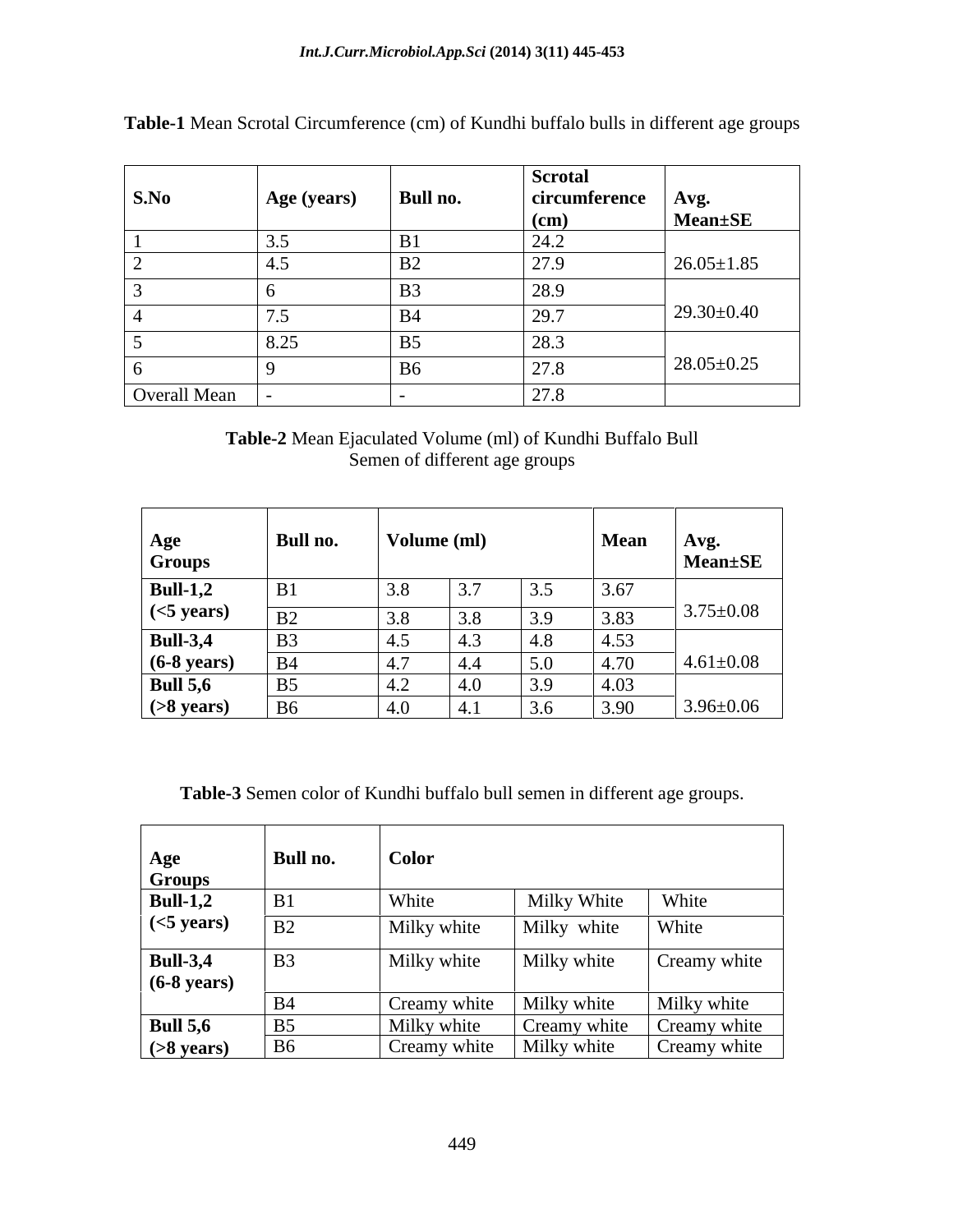| Age<br>Groups         | Bull no.       | pH                   |      |      | Mean   | Avg.<br>Mean±SE  |
|-----------------------|----------------|----------------------|------|------|--------|------------------|
| $Bull-1,2$            | R <sub>1</sub> | 6.41                 | 6.50 | 6.49 | $6.46$ |                  |
| $\vert$ (<5 years)    |                |                      |      |      |        | $6.39 \pm 0.93$  |
|                       | $\mathbf{D}$   | $\sim$ $\sim$ $\sim$ | 6.25 | 6.38 | 6.32   |                  |
| <b>Bull-3,4</b>       | B <sub>3</sub> | 5.15                 | 6.67 | 6.83 | 6.68   | $6.71 \pm 0.035$ |
| $(6-8 \text{ years})$ | <b>B4</b>      | 6.56                 | 6.73 | 6.64 | 16.75  |                  |
| <b>Bull 5,6</b>       | B <sub>5</sub> | 6.80                 | 6.93 | 6.80 | 6.87   |                  |
| $( >8$ years)         | <b>B6</b>      | 6.83                 | 6.88 | 6.95 | 6.88   | $6.87 \pm 0.005$ |

**Table-4** Mean pH of Kundhi Buffalo Bull Semen in different age groups.

| Table-5 | in different age groups<br>Mean mass activity of Kundhi Buffalo Bull Semen in |  |
|---------|-------------------------------------------------------------------------------|--|
|---------|-------------------------------------------------------------------------------|--|

| Age<br><b>Groups</b>  | Bull no.               | <b>Mass activity</b> | Mean | Avg.<br>Mean±SE |
|-----------------------|------------------------|----------------------|------|-----------------|
| <b>Bull-1,2</b>       | B1                     |                      | 2.66 |                 |
| $(<5 \text{ years})$  |                        |                      | 2.33 | $2.49 \pm 0.16$ |
| <b>Bull-3,4</b>       | B <sub>3</sub>         |                      | 3.66 | $3.83 \pm 0.17$ |
| $(6-8 \text{ years})$ | $\mathbf{D}$ $\Lambda$ |                      | 4.00 |                 |
| <b>Bull 5,6</b>       | $\overline{B5}$        |                      | 2.33 | $2.16 \pm 0.16$ |
| $( >8$ years)         |                        |                      | 2.00 |                 |

**Table-6** Mean sperm motility (%) of Kundhi buffalo bull semen in different age groups.

| Age<br>Groups                           | Bull no.       |                     | <b>Mass activity</b>    |    | <b>Mean</b> | Avg.<br>Mean±SE |
|-----------------------------------------|----------------|---------------------|-------------------------|----|-------------|-----------------|
| <b>Bull-1,2</b><br>$(<5 \text{ years})$ | B1             | 68                  | 67                      | 69 | 68          | $66.5 \pm 1.5$  |
|                                         | B2             | 66                  | 65                      | 64 | 65          |                 |
| <b>Bull-3,4</b>                         | B3             | $ -$                | $\sqrt{2}$<br>$10^{-7}$ | 80 | 77<br>, ,   |                 |
| $(6-8 \text{ years})$                   | <b>B</b> 4     | $\neg \wedge$<br>79 | 77                      | 72 | 76          | $76.5 \pm 0.5$  |
| <b>Bull 5,6</b>                         | B <sub>5</sub> | 56                  | 60                      |    | 59          | $58.5 \pm 0.5$  |
| $($ >8 years $)$                        | <b>B6</b>      | 58                  | 57<br>J <sub>I</sub>    | 59 | 58          |                 |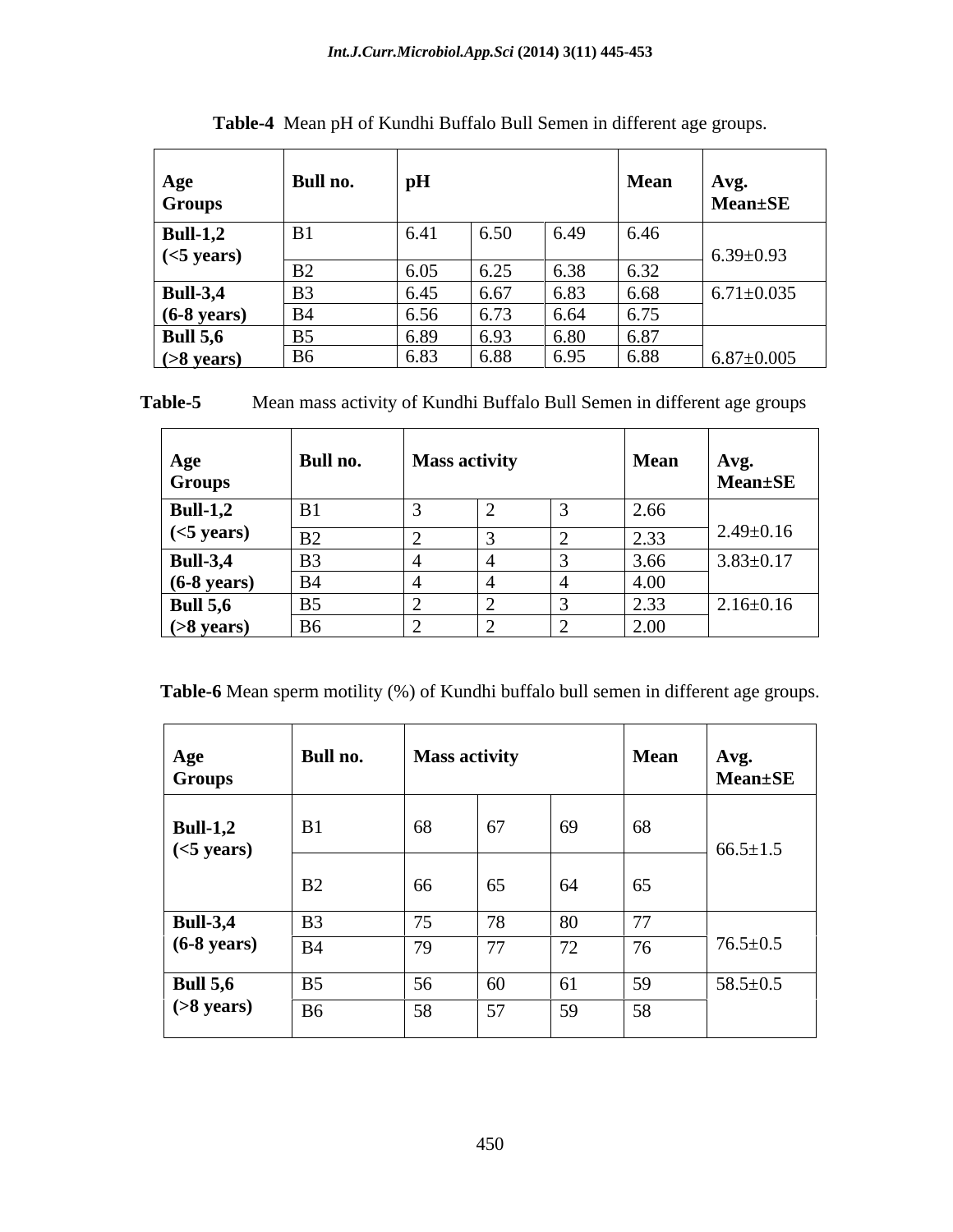In the recent study sperm Motility for group 1(< 5 years),group 2 (6- 8 years) Bajwa, M.A., M.H. Shah, M. Tahir and N. and for group  $3(> 8$  years) was 66.5, 76.5 and 58.5 % respectively. This result is also seminal attributes in Nili-Ravi supported by Brohi et al. (1993), who reported sperm motility 65-70% in adult  $04$ ): 35-44. Kundhi Buffalo Bulls.Younis (1996) also reported low sperm motility in old bulls than in young and adult bulls. Koonjaenak *et al* (2007) reported that sperm motility in bull semen ranges from 72-75.2% in adult affecting breeding soundness bulls. Jainuddin *et al* (1992) reported sperm motility in bull as 70.7% which at the Western College of Veterinary vary because sperm motility is associated with environmental temperature, Bhuiyan, M.M.U. and M. Shamsuddin. nutritional management and type of breed 1998. Bull sperm morphology in also. context of ambient temperature

- Aguiar, P.H.P., V.J. Andrade, J.J. Abreu semen characterist<br>and N.B.N. Gomez. 1994. Physical buffalo bull. M.Sc from four to eight years old. Proc.  $4<sup>th</sup>$ Int. Buff. Cong. Sao Paulo, Brazil.
- Ahmed, K. and R.A. Chaudery. 1980. semen. Vet. Rec. 106 (9) : 199-201 Pardesh, India.
- Alvi, S.S.M. and B.B. Hebashi. 2006. Dean, J. 2006. Semen and sperm quality.<br>Seasonal variation in the Retrieved on 2006-12-07. buffalo. Iran. J. of Vet. Res. 7(1) :
- Anderson, R. 2005. Influence of pH on 160. survival and fertility of bull semen J.
- Andrabi S.H.M. 2008.Factors affecting the quality of buffalo bull semen. J.
- Andrabi, S.M., M.S. Ansari, N. Ullah, M. Anwar, A. Mehmood and S. Akhter. 2008. Duck egg yolk in extender

**Sperm motility** and the summation of the second improves the freezabity of buffalo bull spermatozoa. Anim. Re. Prod. Sci. 104 (2-4) : 27-33.

- Ahmed. 1982. Seasonal effect of seminal attributes in Nili-Ravi buffalo bulls J. Vet. Sci Pak. 04 (03- 04) : 35-44.
- Barth Albert and D. Waldner. 2002. Factors effecting soundness of breeding bull, Theriogenology 2002.
- Barth, A.D. and C.L. Oko. 1989. Factors affecting breeding soundness classification of beef bulls examined at the Western College of Veterinary Medicine. Can. Vet. J. 43: 274-84.
- **References** Vet. J. 32: 33-39. 1998. Bull sperm morphology in during semen collection. Bangladesh Vet. J. 32: 33-39.
	- and N.B.N. Gomez. 1994. Physical and morphological semen Agric. Uni. Tandojam, Pakistan. Brohi, N.A. 1993. Sexual Behavior and semen characteristics of Kundhi buffalo bull. M.Sc Thesis, Sindh
	- characteristics of buffalo bulls aged Das, B.C. and M. Sarkar. 2006. Training and collection of semen from yalk 03: 486-488 **Reproduction** and Physiology: Cryopreservation of buffalo bull and collection of semen from yalk bull *Poephagus grumniens* L. Reproduction and Physiology: National Research Centre on Yak (ICAR), DIarang, Arunachal Pardesh, India.
		- Dean, J. 2006. Semen and sperm quality. Retrieved on 2006-12-07.
	- characteristics of the Azerbijani Heuer, C.H., M.A. Bader and Bajwa. 14-18. Ravi buffaloes. Pak. Vet. J. 2 : 155- 1982. Sperm morphology of the Nili- 160.
	- Dariy Sci. 7 (5) : 807-810. . 1992. Semen characteristics of the Jainuddin, M.R, T.A. Bangso and S. Dass. Swamp buffalo (*Bubalus bubalis*). Anim. Reprod. Sci. 04 : 213-217.
	- Anim. Repr. 3 (2) : 99-103. Javed Rizvi. 2005. Factors affect fertility of semen. J. Anim. Repr. 1 (3) : 103- 105.
		- Javed, M.T., A. Khan and R. Kausar.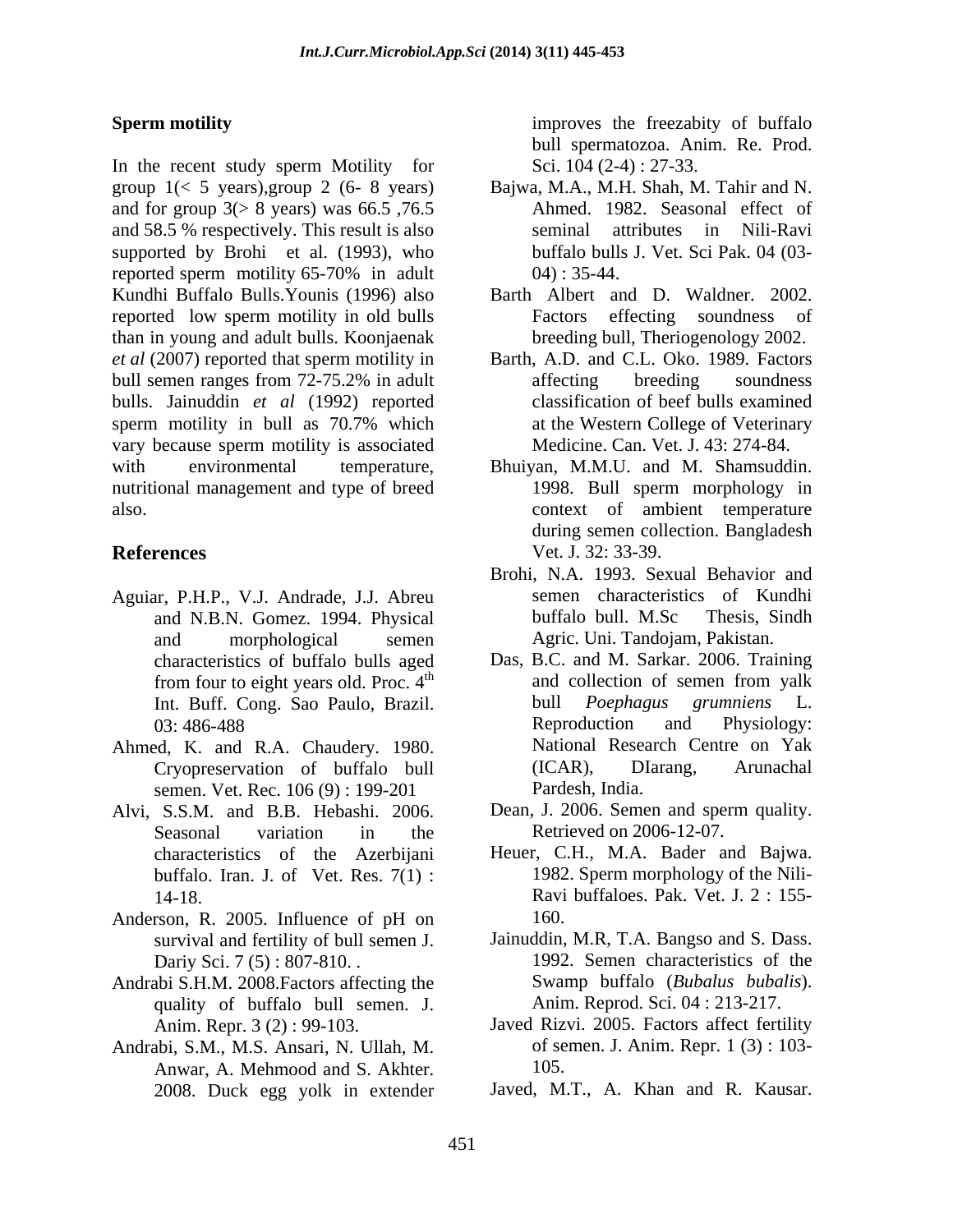some semen parameters of Nili-Ravi

- Koonjaenak, S., V. Chanatinart, S. Aiumlamai, T. Pinyopumimintr and Difference in color and density of Nature 173, 636-637.
- Koonjaenak, S.C.V., A. Suneerat, P. Tanu variation in semen quality of swamp Andrology. 9 (1) : 92-101.
- Foote, 1993. Livability of bovine and citrate-buffered yolk-glycerol
- management and genetic factors Pakistan.
- Mostan, M.P., Z.M.S. Hasanat, A. Azmal, Effect of seasonal variation on Pakistan Journal of Biological
- Muhammad Siddique, 2006. Effect of Agric. Uni. Tandojam. Pakistan.
- Musni, 2007. Effect on quality of chilled bull semen. J. Anim. Repr. 3 (2) : 55- 01: 103-123.
- Nazir, M. 1988. Semen evaluation and PARC, Islamabad.
- 2000. Effect of age and season on Nordin, W., M. Hilimi and T.A. Bongso. buffalo Bubalus bubalis bulls. Vet. to age in growing Swamp buffalo Arhiv. 70 : 83-94. (*Bubalus bubalis*). Buffalo J. 6 : 161- 1990. Semen characteristics related 166.
- H. Rodriguez-Martinez. 2007. pressure of bull semen diluents. Rothschild and H. Barnes. 1954. Osmotic
- buffalo bull semen. Saeed, A. 1988. Studies on morphology of and R.M. Heriberto. 2006. Seasonal Nature. 173, 636-637.<br>Saeed, A. 1988. Studies on morphology of buffalo bull semen of different age groups. Thesis. University of Agriculture. Faisalabad, Pakistan.
- buffalo bulls (Bubalus bubalis) in Salmon, J.B and L. Foxhall. 1998. Thialand. Asian Journal of Physical characteristics of semen. J. Anim. Repr. 3 (2) : 24-27.
- Lewis, I. S., R. W. Cratton and R. H. Seri, K., C. Vichai, A. Suneerat, P. Tanu spermetazoa at 5 ºC in tris-buffered variation in semen quality of swamp extenders. J. Dairy Sci., 6 (1/2) : Thailand. Asian Journal of 234-238. Andrology. 9 : 92-101. and H.R. Martinez. 2007. Seasonal buffalo bulls (Bubalus bubalis) in Thailand. Asian Journal of
- Methevon, M., J.C.M. Dekkers and M.M. Shah, 1994. A text book of animal Buhr. 1998. Environmental, husbandry, Buffalo Black gold of Pakistan.
	- affecting semen production in French Singh, R.S., N.S. Tomar, K.C. Sharma and Montbeliard bulls. Livestock Prod. K.B Sharma. 1992. Studies on Sci. 55 : 65-77. K.N. Monira and H. Khatun. 2005. other semen characteristics and buffalo spermatozoa in relation to fertility. Indian Vet. J. 69 : 267-268.
	- semen quality and herd fertility. Touqir, R. 1994. Freezing of Kundhi Sciences. 8 (4): 581-585. Thesis. Sindh buffalo bull semen using different
	- freezing on sperm motility. J. Anim. Vale, W.G. 1997. News on reproductive Repr.  $3(2): 201-203$ . biotechnology inmales. Proc.  $5<sup>th</sup>$ th World Buff. Cong. Caserta. Italy . 01: 103-123.
	- 57. Walton 1945. Collection of semen through sperm morphology - monography on  $470-475$ . artificial vagina. J. Dairy Sci. 2 (1) : 470-475.
	- reproductive pattern of Riverine Weirzbowski, S.M. Nazir, F.B. Hamblim buffaloes and recommendations to and M. Shafi. 1980. Service ability improve their reproductive and semen production of buffalo performance at small farmer level. bulls. World Ani. Rev. (FAO) 33: Weirzbowski, S.M. Nazir, F.B. Hamblim 26-31.